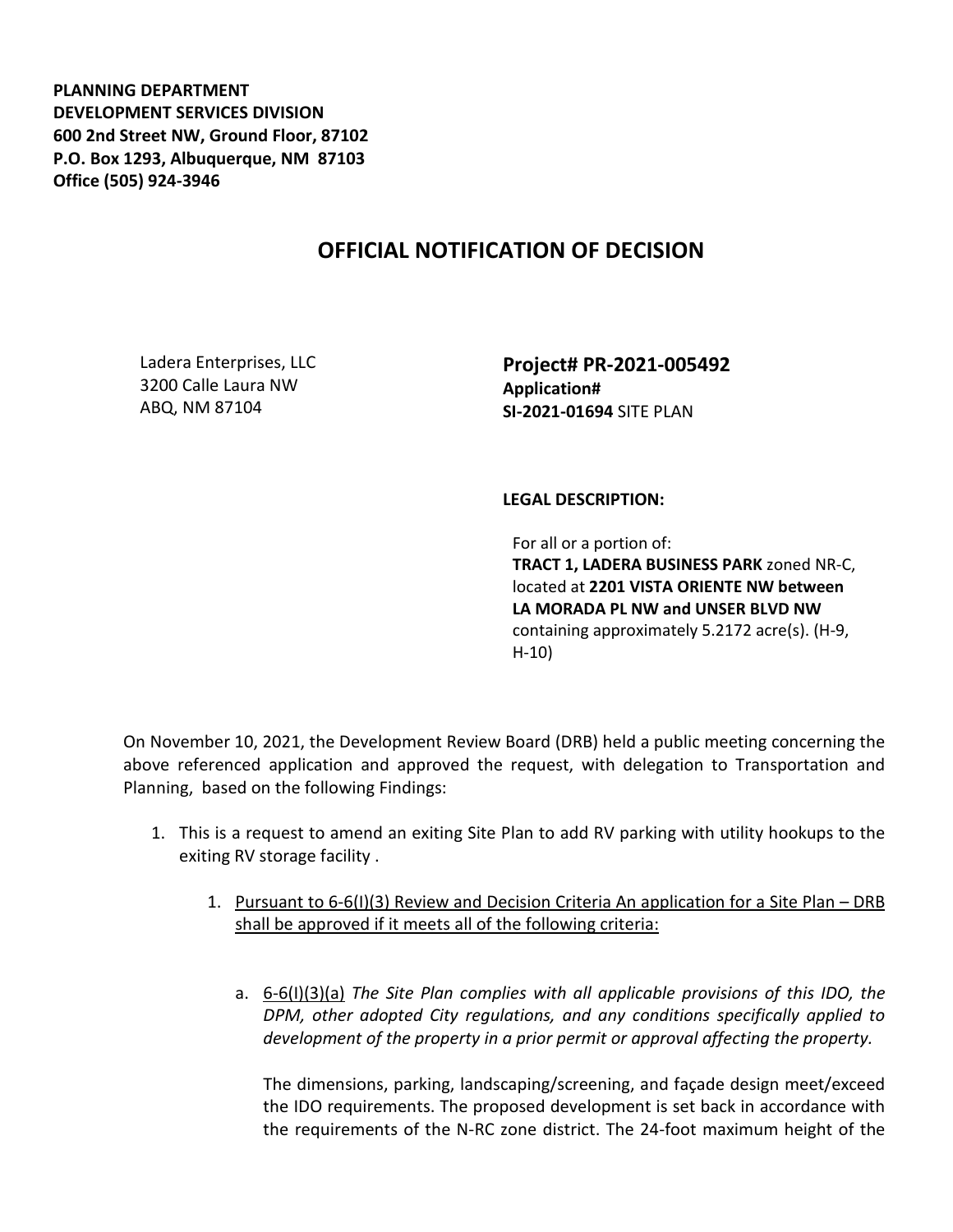Official Notice of Decision Project # PR-2021-005492 Application# SI-2021-01694 Page 2 of 3

proposed 18 foot tall facility is less than the 38-foot maximum permitted building height. The Site Plan includes 25,456 square feet of landscaping where 1,554 square feet is required.

*b.* 6-6(I)(3)(b) *The City's existing infrastructure and public improvements, including but not limited to its street, trail, drainage, and sidewalk systems, have adequate capacity to serve the proposed development, and any burdens on those systems have been mitigated to the extent practicable.* 

The site has access to a full range of urban services including utilities, roads and emergency services. A Traffic Study was not required for this request.

*c.* 6-6(I)(3)(c) *If the subject property is within an approved Master Development Plan, the Site Plan shall meet any relevant standards in the Master Development Plan in addition to any standards applicable in the zone district the subject property is in.*

The site is within the Ladera Business Park Master Plan. The development is consistent with the plan requirements.

2. The applicant provided notice as required by 6-1-1 of the IDO.

## **Conditions:**

- 1. This Site Plan is valid 7 years from DRB approval (11/10/2021). An extension may be requested prior to the expiration date.
- 2. Final sign off is delegated to Transportation for clear site triangles to be shown on the site plan and for curb ramp call-outs to be shown at the entrance way.
- 3. Final sign off is delegated to Planning.
- 4. The applicant will obtain final sign off from Transportation and Planning by January 6, 2021 or the case may be scheduled for the next DRB hearing and could be denied her the DRB Rules of Procedure.

APPEAL: If you wish to appeal this decision, you must do so within 15 days of the DRB's decision or by **NOVEMBER 29, 2021.** The date of the DRB's decision is not included in the 15-day period for filing an appeal, and if the 15<sup>th</sup> day falls on a Saturday, Sunday or Holiday, the next working day is considered as the deadline for filing the appeal.

For more information regarding the appeal process, please refer to Section 14-16-6-4(U) of the Integrated Development Ordinance (IDO). Appeals should be submitted via email to [PLNDRS@CABQ.GOV](mailto:PLNDRS@CABQ.GOV) (if files are less than 9MB in size). For files larger than 9 MB in size, please send an email to [PLNDRS@cabq.gov](mailto:PLNDRS@cabq.gov) and request that staff send you a link via Smartfile to upload the files to. A Non-Refundable filing fee will be calculated and you will receive instructions about paying the fee online.

You will receive notification if any person files an appeal. If there is no appeal, you can receive Building